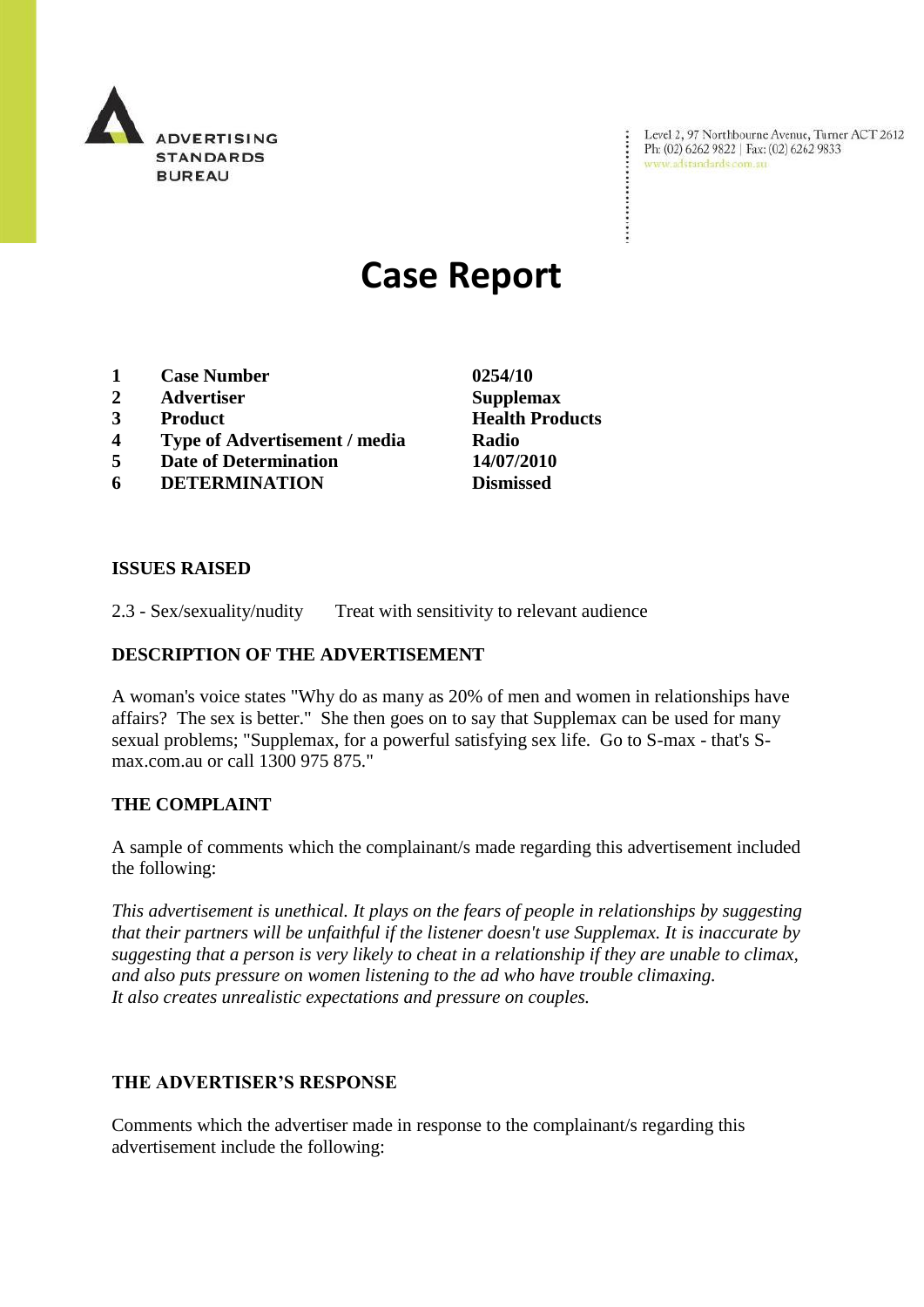*• Unethical – Please explain what about the advertisement is unethical? We are trying to help men and women who need the help. We feel that many people suffer from these problems on an ongoing basis and that to provide help for them is not unethical in any way shape or form.*

*• Plays on fears of people by implying partners will be unfaithful if the listener doesn't use Supplemax – Supplemax are portraying this as a serious problem as it IS! We experience many relationship breakdowns due to problems in the bedroom from many of our patients, our aim is to help, not exploit, but seeing as it is a sensitive topic, we must urge the importance of getting help for a problem that can be avoided. By no means does Supplemax imply that a person's partner will leave them if they don't use our products. We are making sufferers aware that Supplemax is available so that people can receive help from us IF they suffer from these problems and are going through similar circumstances. If not climaxing in the bedroom is a "fear" that people have, then that can be countered by seeking help, therefore taking away the "fear" imposed from the problem they suffer. Please note, that more than 50% of men suffer from problems in the bedroom at some point in their life; most men don't seek help as they don't know there is help out there.* 

*• Cure – By no means does Supplemax imply that we "cure" people, in most cases, patients are able to reach rehabilitation, we do not guarantee a "cure", we guarantee results at Supplemax.*

*• Very likely to cheat in a relationship if they cannot climax – This is not what we imply, we imply at Supplemax that this may be a consequence of the problem escalating further. We think that having a healthy sex life is a very important part of any relationship, therefore by overcoming problems like not being able to climax, it will help people to enjoy their relationships that little bit more.*

*• Put pressure on women listening to ad who have trouble climaxing – If women have trouble climaxing then obviously it is a problem, we place this advertisement on the radio to try and help these women, there is no pressure involved as the listener of the advertisement, as it is YOUR choice at the end of the day to seek help or not.*

## **THE DETERMINATION**

The Advertising Standards Board ("the Board") considered whether the advertisement complied with the requirements of the AANA Code of Ethics ("the Code").

The Board noted the complainant's concern that the advertisement suggests that people will have affairs if they do not use the product and places unrealistic expectations on people.

The Board considered whether the advertisement was in breach of section 2.3 of the Code. Section 2.3 of the Code states: "Advertising or Marketing Communications shall treat sex, sexuality and nudity with sensitivity to the relevant audience and, where appropriate, the relevant programme time zone".

The Board noted that the product is a sex related product and that references to sex or sexual relations are relevant. The Board noted that the advertisement refers to "Have affairs", "sex", "powerful satisfying sex life". The Board noted that there are repetitive references to sex. The